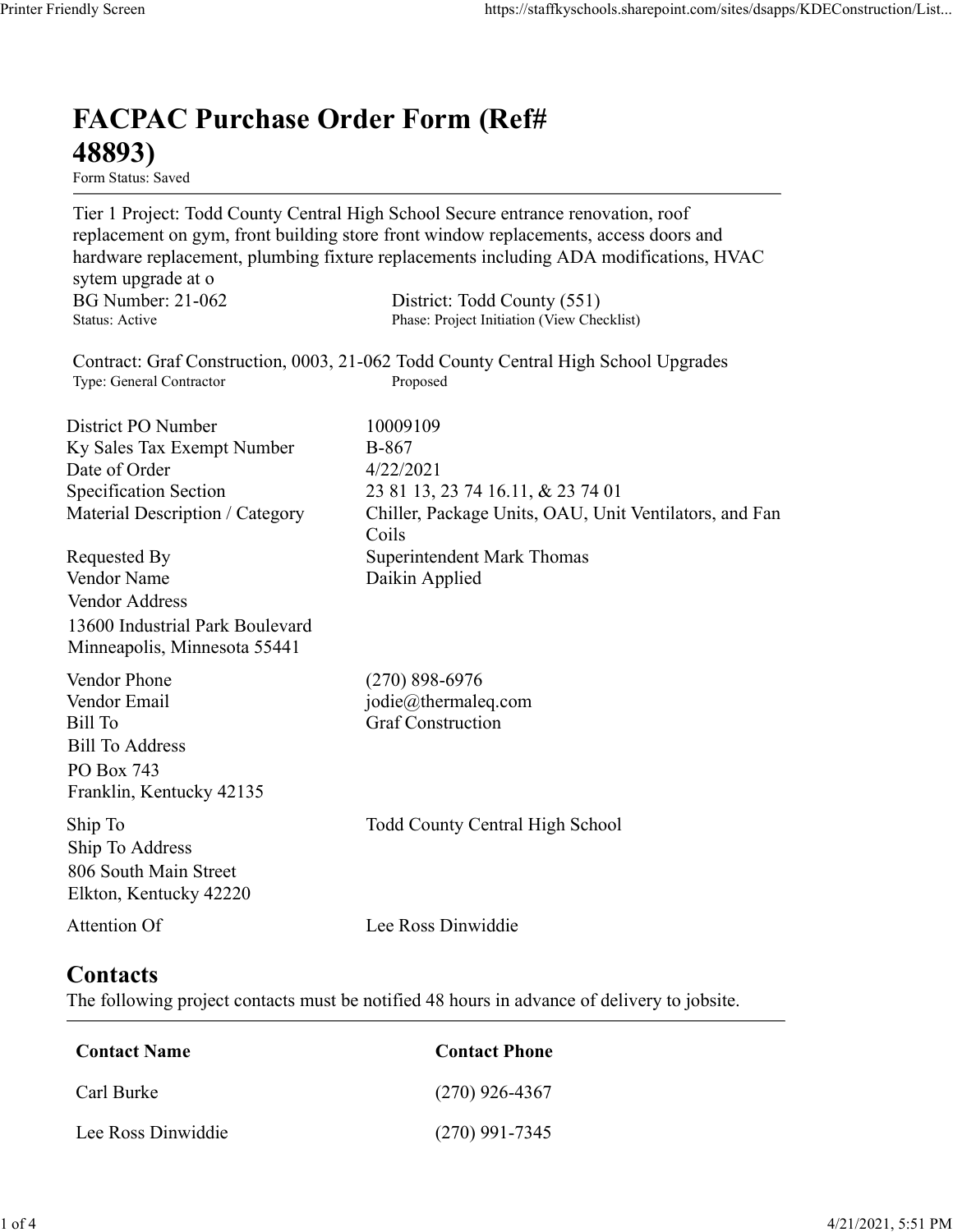## **Materials**

| endly Screen                                                                                                                                                                                                               |                        |              | https://staffkyschools.sharepoint.com/sites/dsapps/KDEConstruction/List |              |
|----------------------------------------------------------------------------------------------------------------------------------------------------------------------------------------------------------------------------|------------------------|--------------|-------------------------------------------------------------------------|--------------|
| <b>Materials</b><br>Furnish the necessary materials to complete the following bid package(s) / specification<br>section(s) in its entirety. All materials shall be in accordance with the requirements of the<br>Contract. |                        |              |                                                                         |              |
| <b>Item Description</b>                                                                                                                                                                                                    | Item<br><b>Number</b>  | Quantity     | <b>Unit Price</b>                                                       | <b>Total</b> |
| Chiller, Package Units,<br>OAU, Unit Ventilators, and<br>Fan Coils                                                                                                                                                         | $\mathbf{1}$           | $\mathbf{1}$ | \$219,674.50                                                            | \$219,674.50 |
|                                                                                                                                                                                                                            |                        |              | Purchase Order Total:                                                   | \$219,674.50 |
| <b>Authorization</b>                                                                                                                                                                                                       |                        |              |                                                                         |              |
| <b>Owner Authorization Date</b><br>Vendor Authorization Date                                                                                                                                                               | 4/22/2021<br>4/22/2021 |              |                                                                         |              |
|                                                                                                                                                                                                                            |                        |              |                                                                         |              |

## Authorization

| <b>Owner Authorization Date</b> | 4/22/2021 |
|---------------------------------|-----------|
| Vendor Authorization Date       | 4/22/2021 |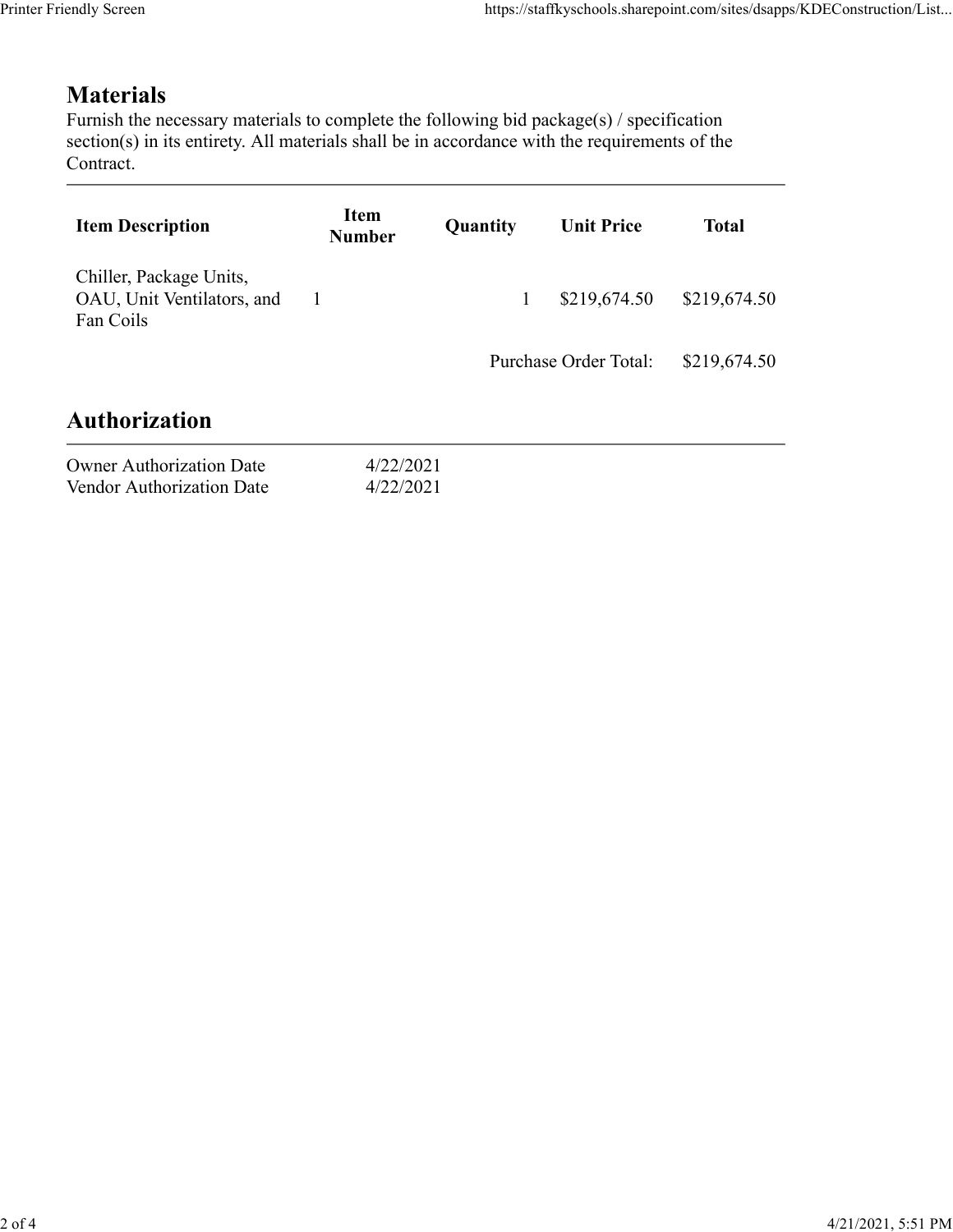| Printer Friendly Screen                                                                                                                                                          | https://staffkyschools.sharepoint.com/sites/dsapps/KDEConstruction/List |
|----------------------------------------------------------------------------------------------------------------------------------------------------------------------------------|-------------------------------------------------------------------------|
|                                                                                                                                                                                  |                                                                         |
|                                                                                                                                                                                  |                                                                         |
| Purchase Order Signature Page (Online Form Ref# 48893)                                                                                                                           |                                                                         |
|                                                                                                                                                                                  |                                                                         |
|                                                                                                                                                                                  |                                                                         |
| Vendor                                                                                                                                                                           | Date                                                                    |
|                                                                                                                                                                                  |                                                                         |
| Owner                                                                                                                                                                            | Date                                                                    |
|                                                                                                                                                                                  |                                                                         |
|                                                                                                                                                                                  |                                                                         |
| <b>Terms and Conditions</b><br>1. Drawings, catalogs, cut sheets, or samples shall be submitted for approval.                                                                    |                                                                         |
| 2. All invoices shall be sent to the contractor/subcontractor designated on the purchase<br>order for approval. No invoices shall be sent directly to the Board of Education     |                                                                         |
| (Owner) for payment.<br>3. All invoices shall reference the purchase order number.                                                                                               |                                                                         |
| 4. No change in, modification of, or revision of this order shall be valid unless in writing<br>and signed by the Owner.                                                         |                                                                         |
| 5. Vendor agrees to observe and comply with all applicable federal, state and locals laws,<br>rules, ordinances and regulations in performance of this order.                    |                                                                         |
| 6. Vendor shall not assign this order or any right hereunder without first having obtained<br>the written consent of the Owner.                                                  |                                                                         |
| 7. Deliveries are to be made in accordance with the Owner's schedule, as directed by the                                                                                         |                                                                         |
| General Contractor (GC), Construction Manager (CM) or Qualified Provider (QP).<br>8. The Owner may cancel this purchase order in whole or in part in the event that the          |                                                                         |
| vendor fails or refuses to deliver any of the items purchased, within the time provided,<br>or otherwise violates any of the conditions of this purchase order, or if it becomes |                                                                         |
| evident that the vendor is not providing materials in accordance with the specifications                                                                                         |                                                                         |
| or with such diligence as to permit delivery on or before the delivery date.<br>9. The vendor agrees to deliver the items to the supplied hereunder free and clear of all        |                                                                         |
| liens, encumbrances and claims.                                                                                                                                                  |                                                                         |
| 10. If any of the goods covered under this purchase order are found to be defective in<br>material or workmanship, or otherwise not in conformity with the requirements of this  |                                                                         |
| order, the Owner, in addition to the other rights which it may have under warranty or<br>otherwise, shall have the right to reject the same or require that such articles or     |                                                                         |
| materials be corrected or replaced promptly with satisfactory materials or                                                                                                       |                                                                         |
| workmanship.                                                                                                                                                                     |                                                                         |
| 11. By acknowledging receipt of this order, by performing the designated work or any<br>portion thereof, or by shipping the designated goods, the vendor agrees to the terms and |                                                                         |